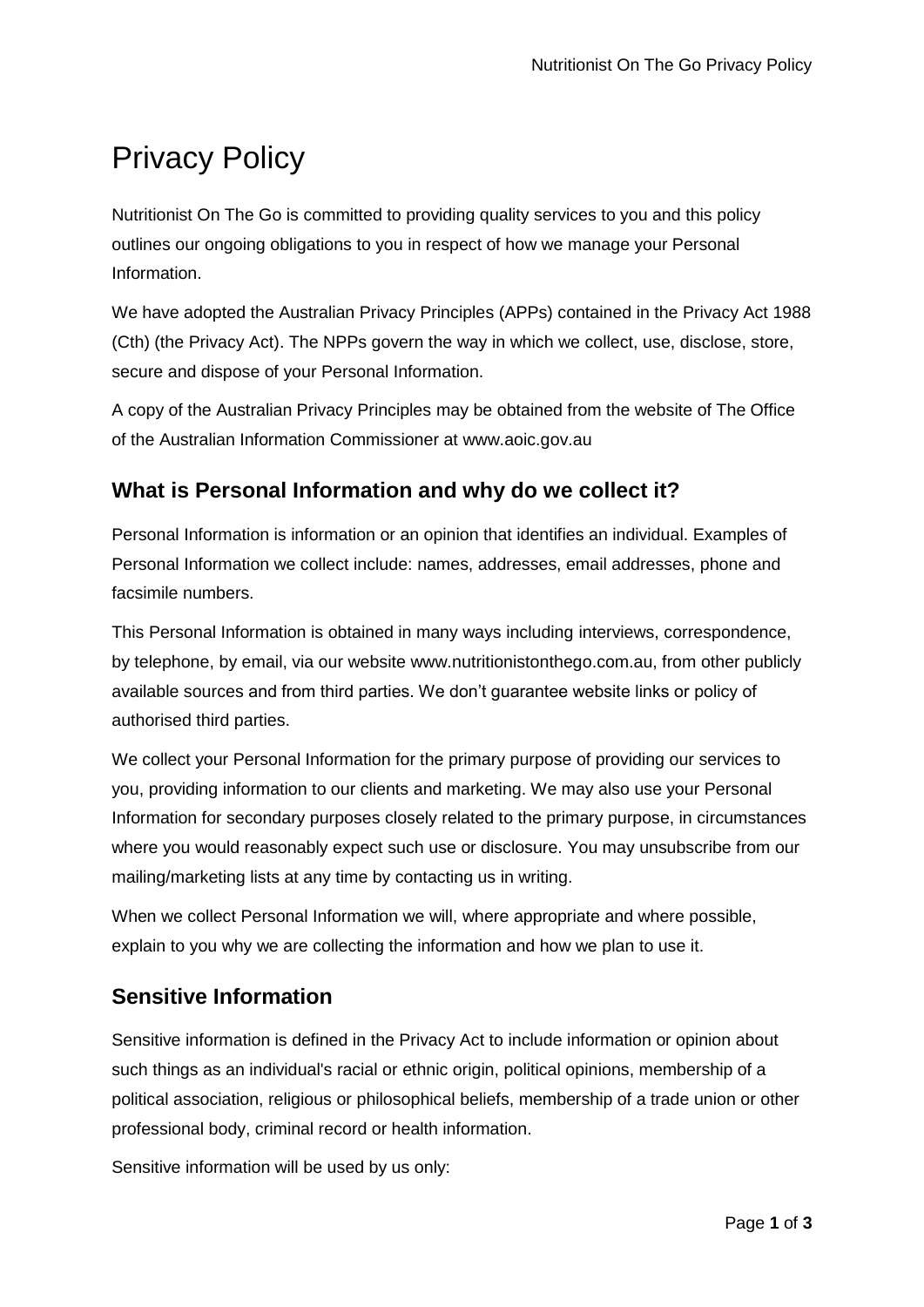- For the primary purpose for which it was obtained
- For a secondary purpose that is directly related to the primary purpose
- With your consent; or where required or authorised by law.

## **Third Parties**

Where reasonable and practicable to do so, we will collect your Personal Information only from you. However, in some circumstances we may be provided with information by third parties. In such a case we will take reasonable steps to ensure that you are made aware of the information provided to us by the third party.

#### **Disclosure of Personal Information**

Your Personal Information may be disclosed in a number of circumstances including the following:

- Third parties where you consent to the use or disclosure; and
- Where required or authorised by law.

#### **Security of Personal Information**

Your Personal Information is stored in a manner that reasonably protects it from misuse and loss and from unauthorized access, modification or disclosure.

When your Personal Information is no longer needed for the purpose for which it was obtained, we will take reasonable steps to destroy or permanently de-identify your Personal Information. However, most of the Personal Information is or will be stored in client files which will be kept by us for a minimum of 7 years.

## **Access to your Personal Information**

You may access the Personal Information we hold about you and to update and/or correct it, subject to certain exceptions. If you wish to access your Personal Information, please contact us in writing.

Nutritionist On The Go will not charge any fee for your access request, but may charge an administrative fee for providing a copy of your Personal Information.

In order to protect your Personal Information, we may require identification from you before releasing the requested information.